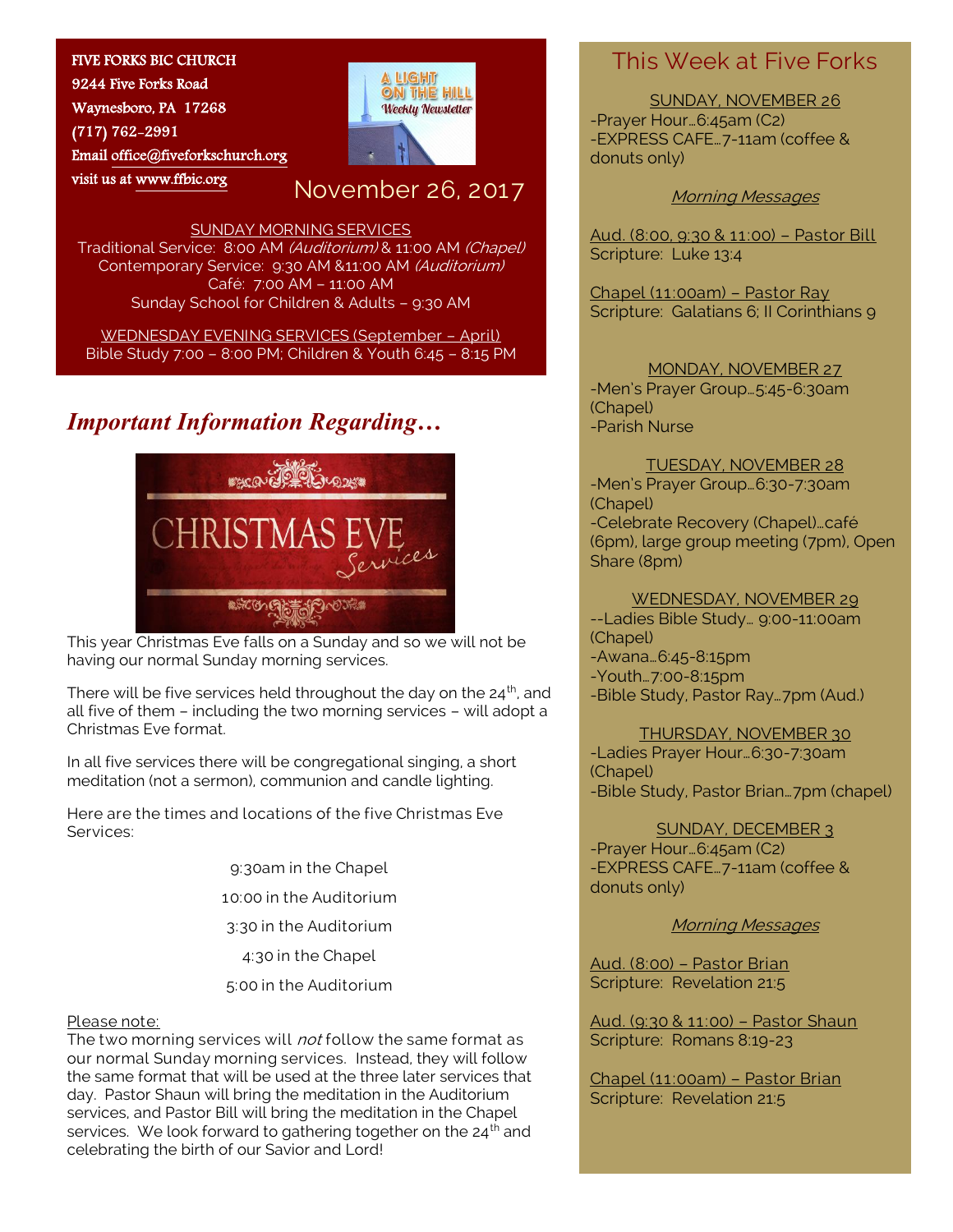# *2017 Community Christmas Dinner*



6:30pm each night Tuesday, December 5 Thursday, December 7 Friday, December 8 Tuesday, December 12 Thursday, December 14

Make your reservation as soon as possible as some nights fill up quickly! There is no cost, but you must make a reservation. Donations are accepted to help with the cost for next year. We do request that Five Forks Church attendees bring some cookies to share as dessert for the evening.

Seats are numbered, so when you arrive, please checkin at the reservation table in the lower lobby for your assigned seat(s).

Invite your friends, family and neighbors for a night of food and fellowship!!

To reserve your seat, please fill out the Reservation Request Form that was placed in your mailbox this week and return to Julie Tiedemann's mailbox or you may call the church office at 717-762-2991 or email julie@ffbic.org.

Reminder: If you or part of your party are unable to attend on the night you reserved, please notify the church office as soon as possible @ 717-762-2991 or [julie@ffbic.org](mailto:julie@ffbic.org) so that the seating can be made available to others.

### Attendance

### ATTENDANCE (November 19)

Sunday's Worship Total = 704 8:00 Auditorium = 121 9:30 Auditorium = 280 11:00 Auditorium = 218 11:00 Chapel = 63 Bible Connection = 13 Nursery (9:30 & 11:00) = 9

Total Sunday School = 299

Food Pantry " Item of the Month" for NOVEMBER:

Canned Vegetables

Place donations in the orange tub in the lower lobby.

Operation Christmas Child November & December:

Pray for the children who will be receiving these boxes.

Place donations in the designated boxes in the lower and upper lobbies.

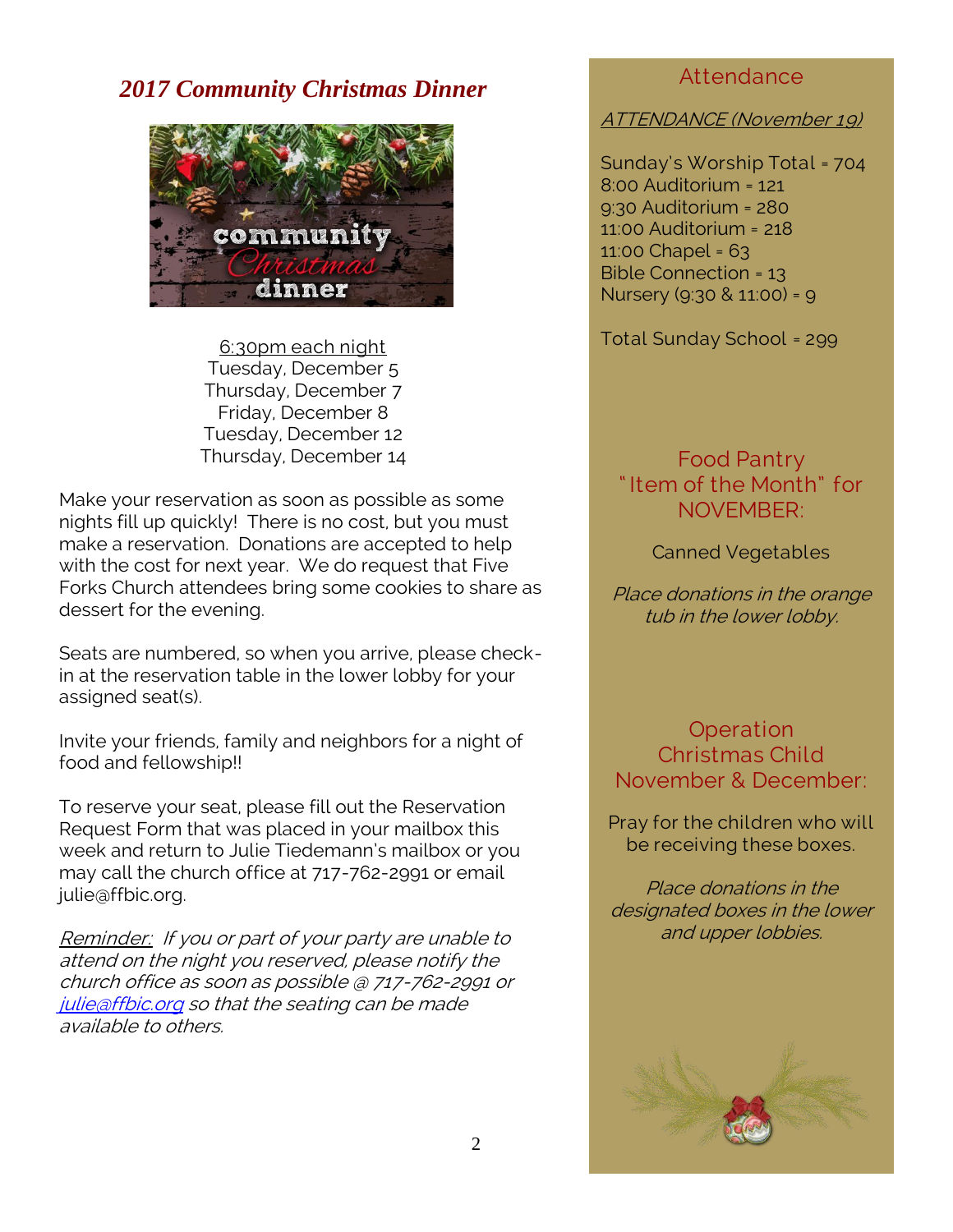

We "must teach what is appropriate to sound doctrine (Titus 2:1); we therefore, with gratitude to the Lord, understand that "Christ Himself gave… teachers to equip his people for works of service, so that the body of Christ may be built up. (Ephesians 4:11-12)."

Since I believe Christ has given us teachers, I want you to know we are looking for one or two or more of them. The Berean Sunday school class, made from a group of wonderful folks in our church, needs someone to help with the teaching. The class uses the Standard Lesson Quarterly, so it's not difficult to prepare to discuss the material for each week. The teachers rotate the responsibilities and, as I can, I try to help with the class. It would be one Sunday a month, at 9:30.

Won't you please consider – and especially pray about – helping to share Bible truths with others? Please contact Pastor Brian.



# *2018 Boys & Girls Basketball 1st – 6 th Grades*



If you want to make new friends while learning techniques, skills, and the game of basketball, this may be for you!

Dates: (8 Saturdays) January 6, 13, 20, 27 February 3, 10, 17, 24

Schedule: 9:00 – 10:00am – 1<sup>st</sup> & 2<sup>nd</sup> grade 10:15 – 11:15am – 3<sup>rd</sup> & 4<sup>th</sup> grade 11:30am – 1:30pm – 5<sup>th</sup> & 6<sup>th</sup> grade \*\*This schedule may change depending on participation.

To sign up, complete the registration form that was placed in your mailbox and return to Dwayne Buhrman's mailbox or contact Dwayne at 717-765-4784.

Parents: Your help is needed to help make this successful. If you have questions or interested in assisting with this program, please contact Doug Miller (717-263-4789) or Dan Izer (717-504- 2051).

### *Five Forks Fellowship Annual Christmas Banquet*



Friday, December 1<sup>st</sup>…12pm at Savoy Catering, 11655 Anthony Hwy, Waynesboro

Cost: \$8/person

Please RSVP with payment by Sunday, November 26<sup>th</sup> to Pastor Brian. Make check payable to Five Forks Church with "Five Forks Fellowship Banquet" in the memo line.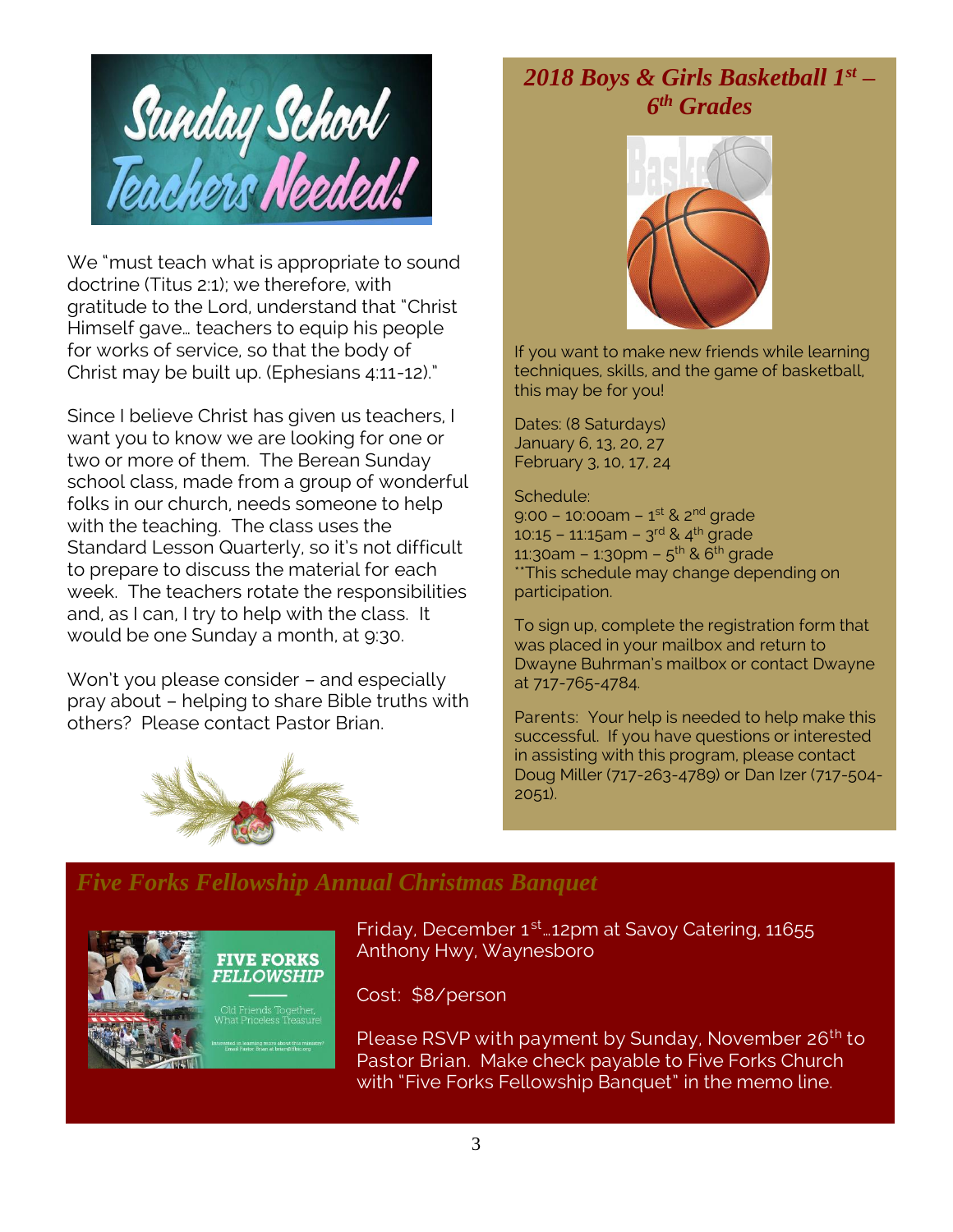

Amy Hansen Flo Hoff Phyllis Witter





My sister and I would like to thank you so much for the Thanksgiving card that was in our mailbox. We really appreciated it! -Thelma Turner & M. Fay Geesaman

I would like to thank Five Forks church for the thoughts and prayers as I went through surgery and for recovery. I am on the road to recovery, and healing. I also would like to say thanks for the flower bouquet.

The flowers brought a smile to my face. It is times like this that folks appreciate even the smallest of things, prayers are big! Sincerely, Mark Gladfelter

Dear Five Forks Family,

Thank you for all your prayers and the flower arrangement. Our family appreciates your concern for us with our mother's passing. We want to give a special thanks to Pastor Ray for his patience and guidance. We are taught that all things come from God and we are so thankful that He shared her with us for all those years. It is so very nice that we have such a supportive church family. With love, Bob and Carol Eberly and family.

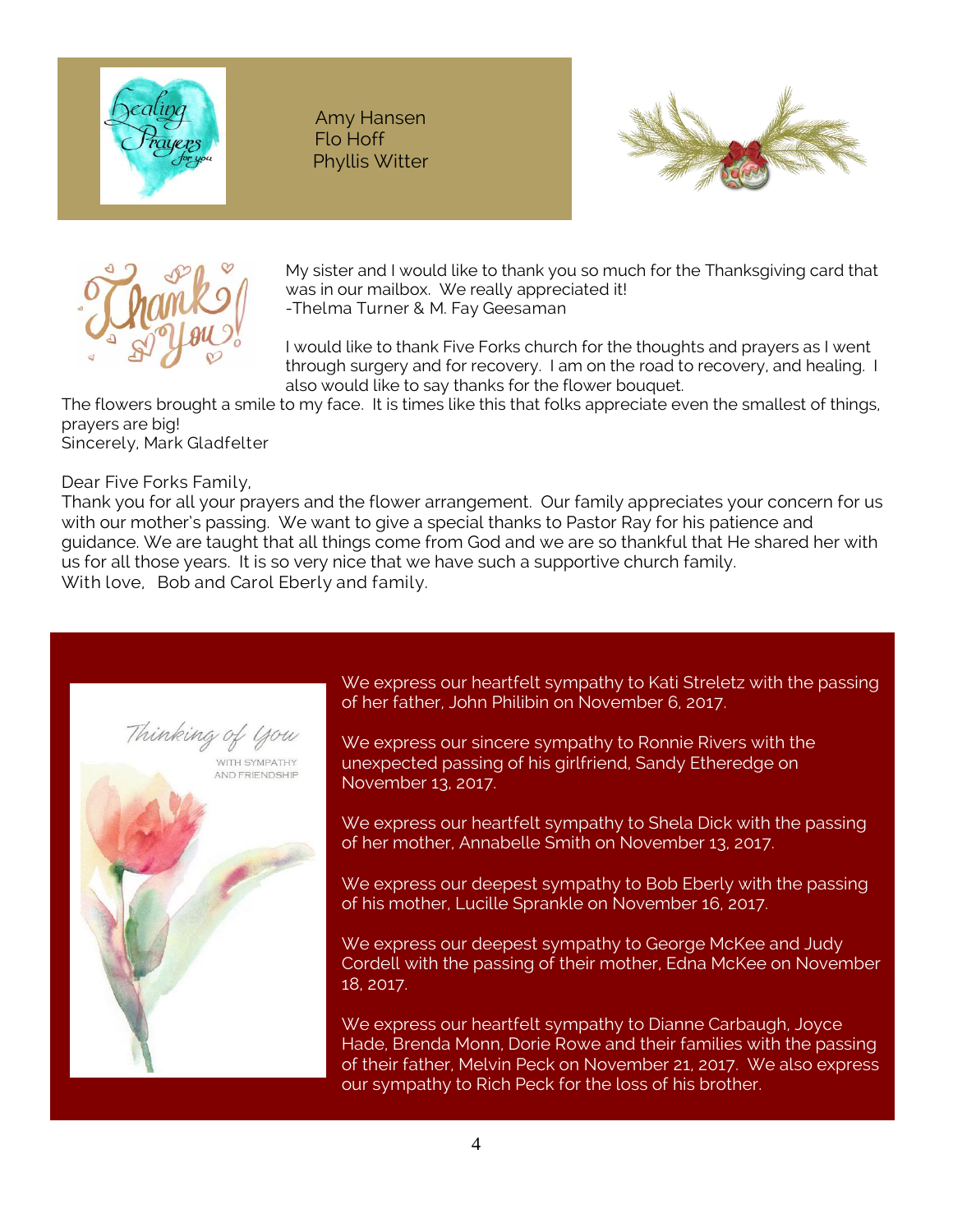*Below is a list of events and activities that the youth are assisting with, participating in or will be invited to be part of:*

*"You can find more information about our events, including permission slips, on the church website or join us on Facebook; our group name is; Five Forks BIC Youth Group, or see Pastor Shaun.*

*\*Please be aware that there is extra financial assistance available to any youth that may need it. Do not let money be the reason that you do not participate! (See Pastor Shaun)*



Christmas Cheer & Hershey Park - All teens (6th - 12th grade) are invited to join us on Sunday, December 10th (9:30am - 6pm) as we take Sunday school on the road. We'll be heading to Quincy Home for the morning to spread some Christmas cheer to the residents. We'll sing some Christmas carols together (no, you don't have to be able to sing!) and read the Christmas story. We'll also have an opportunity to

visit and talk with residents. It will be well worth your time. Following our time at Quincy Home, we'll be heading to Hershey Park for the afternoon, where we can enjoy the rides and the park will be decorated with Christmas lights. We'll stop by and visit Santa's reindeer and of course, our trip wouldn't be complete without a visit to Chocolate World and the "Chocolate Ride"! (All 6<sup>th</sup> & 7<sup>th</sup> grade students will walk through the park with a youth leader.) You do need a permission slip and the cost for this event is \$5. Also, bring some money for a meal at the park. We'll return to Five Forks for pick up at 7pm!



Carry Trays at Christmas Dinners - All teens are encouraged to sign up to help carry trays at the Five Forks Christmas dinners; for families with children or for elderly who need an extra set of hands as they go through the food line. You would need to be here from 6:30pm – 7:30pm and you'll even get a free, delicious meal out of it! We will have signup sheets at youth group, so sign up to help out! Talk to your small group leader for details. (Christmas dinner dates are: December 5, 7, 8, 12, 14).

Pedal to the Metal for the Kettle - The Five Forks youth group NEEDS YOUR COINS! You've seen them, standing at shopping malls during Christmas or outside of Walmart. They're standing by a red kettle, hanging from a stand. They're dressed in red, green and white, trying to stay